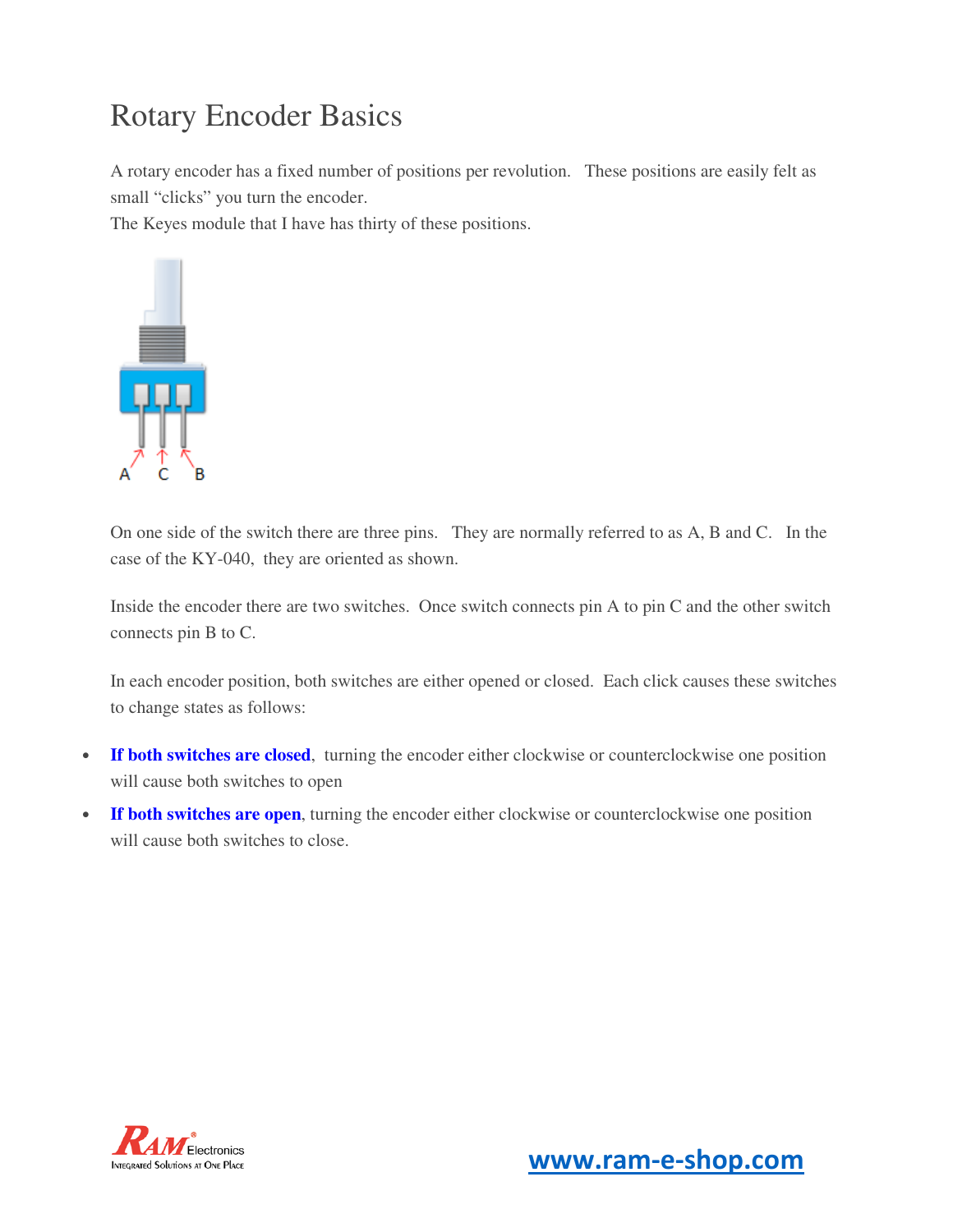The illustration below is representative of how the switch is constructed.



As you can see, the angular position of the A terminal and the B terminal is such that:

- **Rotating the switch clockwise** will cause the switch connecting A and C to change states first.
- **Rotating the switch counterclockwise** will cause the switch connecting B and C to change states first.

If we were to represent the opening an closing of the switches as wave forms, it would look something like this.



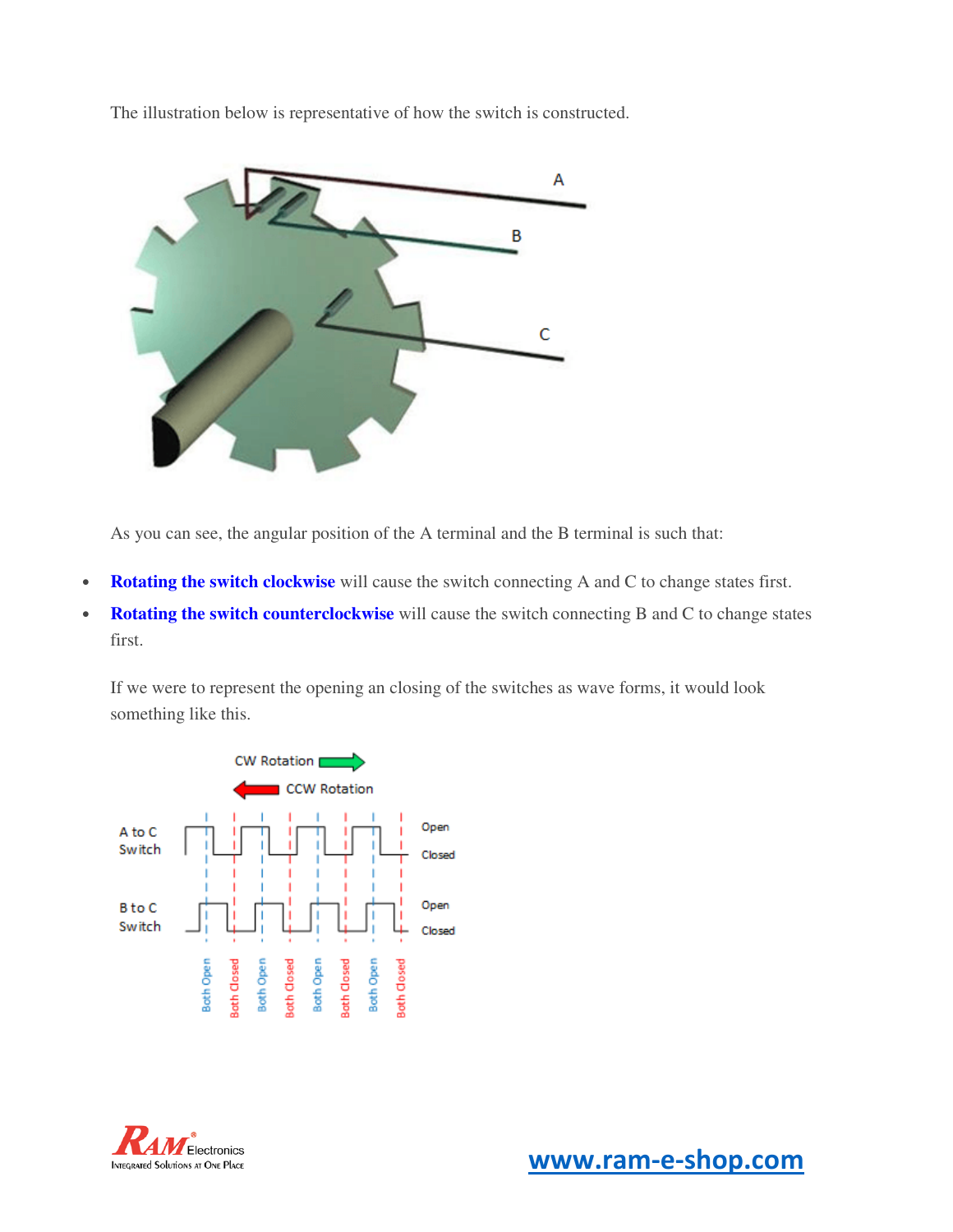Essentially, determining which switch changed states first is how the direction of rotation is determined.

If A changed states first, the switch is rotating in a clockwise direction.

If B changed states first, the switch is rotating in a counter clockwise direction.

# KY-040 Pin Outs

The pin outs for this rotary encoder are identified in the illustration below.



The module is designed so that a low is

output when the switches are closed and a high when the switches are open.

The low is generated by placing a ground at Pin C and passing it to the CLK and DT pins when switches are closed.

The high is generated with a 5V supply input and pullup resistors, such that CLK and DT are both high when switches are open.

Not previously mentioned is the existence of of push button switch that is integral to the encoder. If you push on the shaft, a normally open switch will close. The feature is useful if you want to change switch function. For example, you may wish to have the ability to between coarse and fine adjustments.

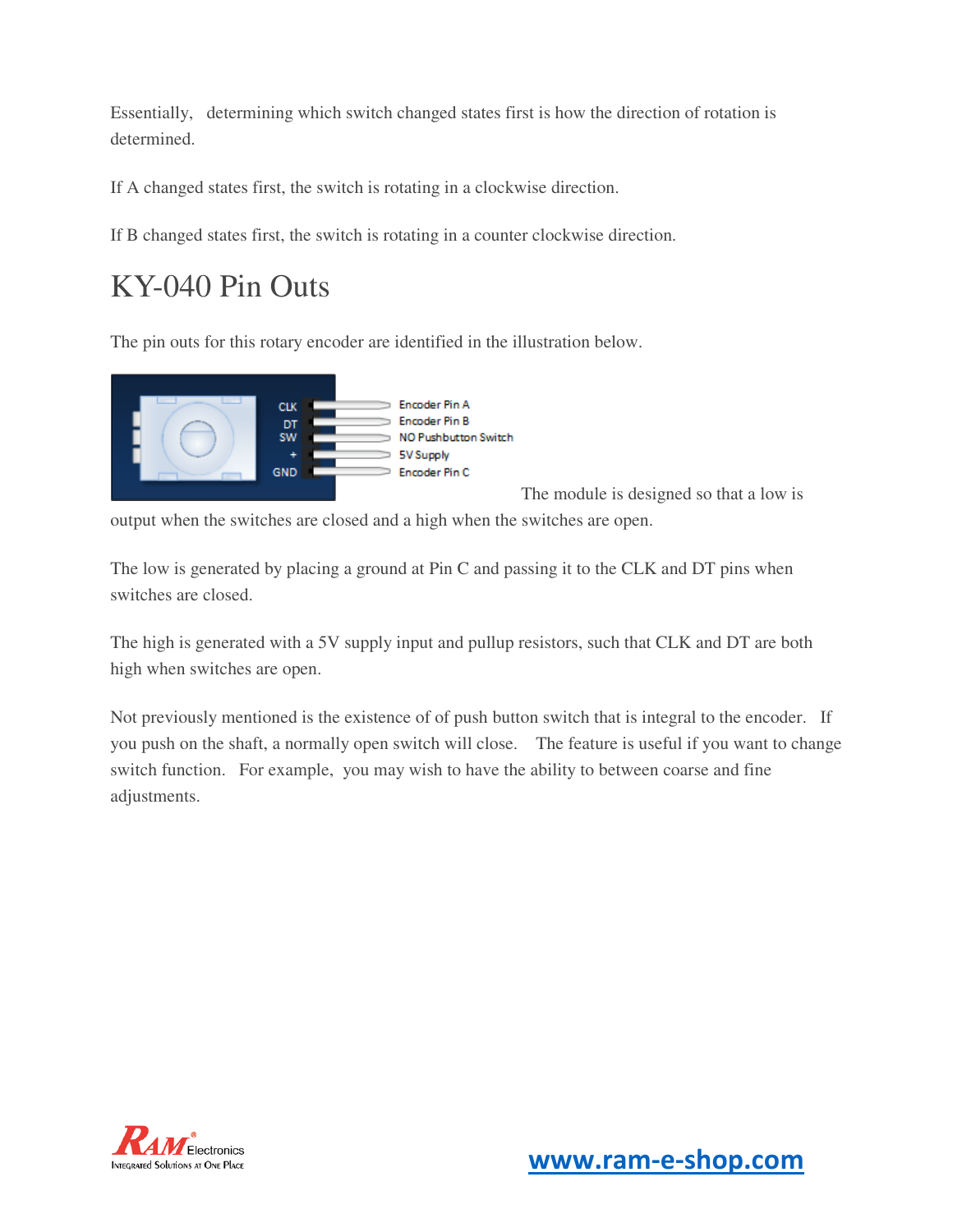#### Keyes Rotary Encoder Schematic

A schematic for this module is provided below. R2 and R3 in the schematic are pull up resistors.



# Keyes KY-040 Evaluation Circuit

Successfully implementing the Rotary Encoder into any project requires a clear understanding of everything that has been discussed thus far. If you're still a little fuzzy, you may wish to throw together the evaluation circuit illustrated below:



VERY SLOWLY rotate then encoder shaft both clockwise and counterclockwise. Notice which LEDs change state first with rotation.

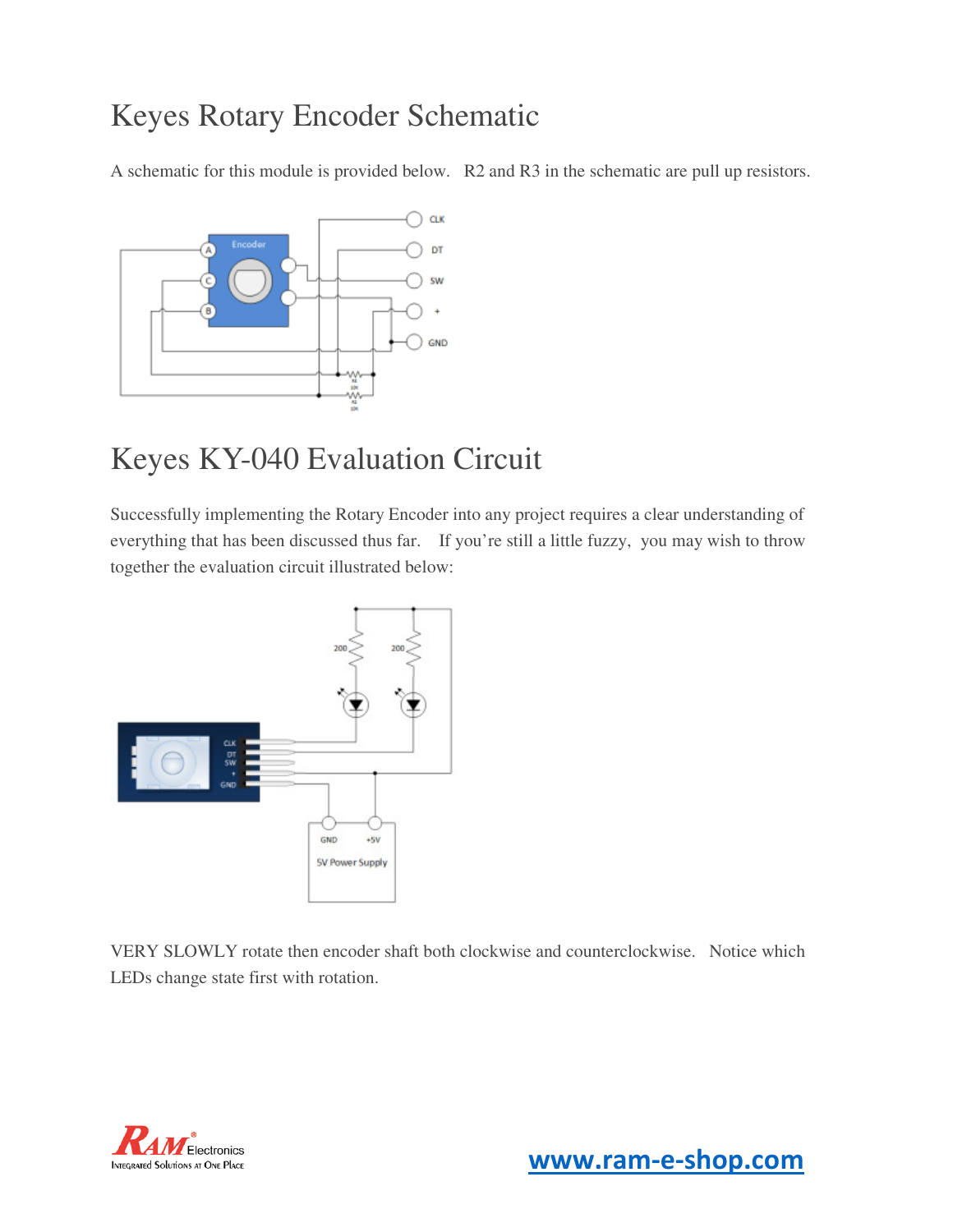#### **Module Connection to the Arduino**

Pretty straight forward… All you need to do is connect four wires to the module.



#### **The Arduino Sketch**

This is a simple sketch that shows how to count the encoder position and how to determine direction of rotation. It has no switch debounce, nor does it use interrupts. A fully developed application might need to incorporate these in order to make it robust.

```
int pinA = 3; // Connected to CLK on KY-040int pinB = 4; // Connected to DT on KY-040
int encoderPosCount = 0; 
int pinALast; 
int aVal; 
boolean bCW; 
void setup() { 
   pinMode (pinA,INPUT);
```


**WWW.ram-e-shop.com**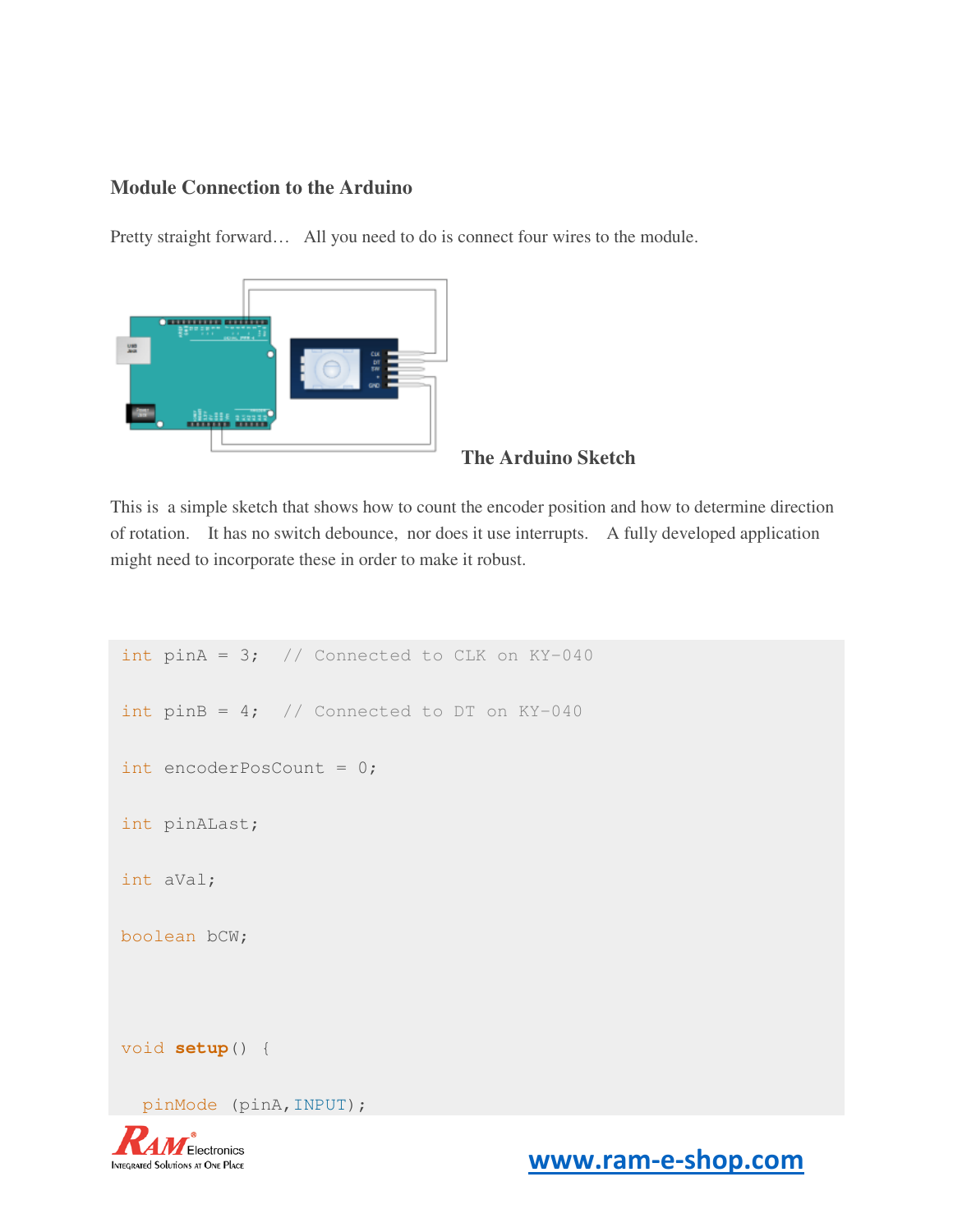```
 pinMode (pinB,INPUT); 
   /* Read Pin A
   Whatever state it's in will reflect the last position 
   */
   pinALast = digitalRead(pinA); 
   Serial.begin (9600);
 } 
void loop() { 
  aVal = digitalRead(pinA); if (aVal != pinALast){ // Means the knob is rotating
     // if the knob is rotating, we need to determine direction
     // We do that by reading pin B.
     if (digitalRead(pinB) != aVal) { // Means pin A Changed first 
- We're Rotating Clockwise
       encoderPosCount ++; 
      bCW = true; } else {// Otherwise B changed first and we're moving CCW
       bCW = false;
```